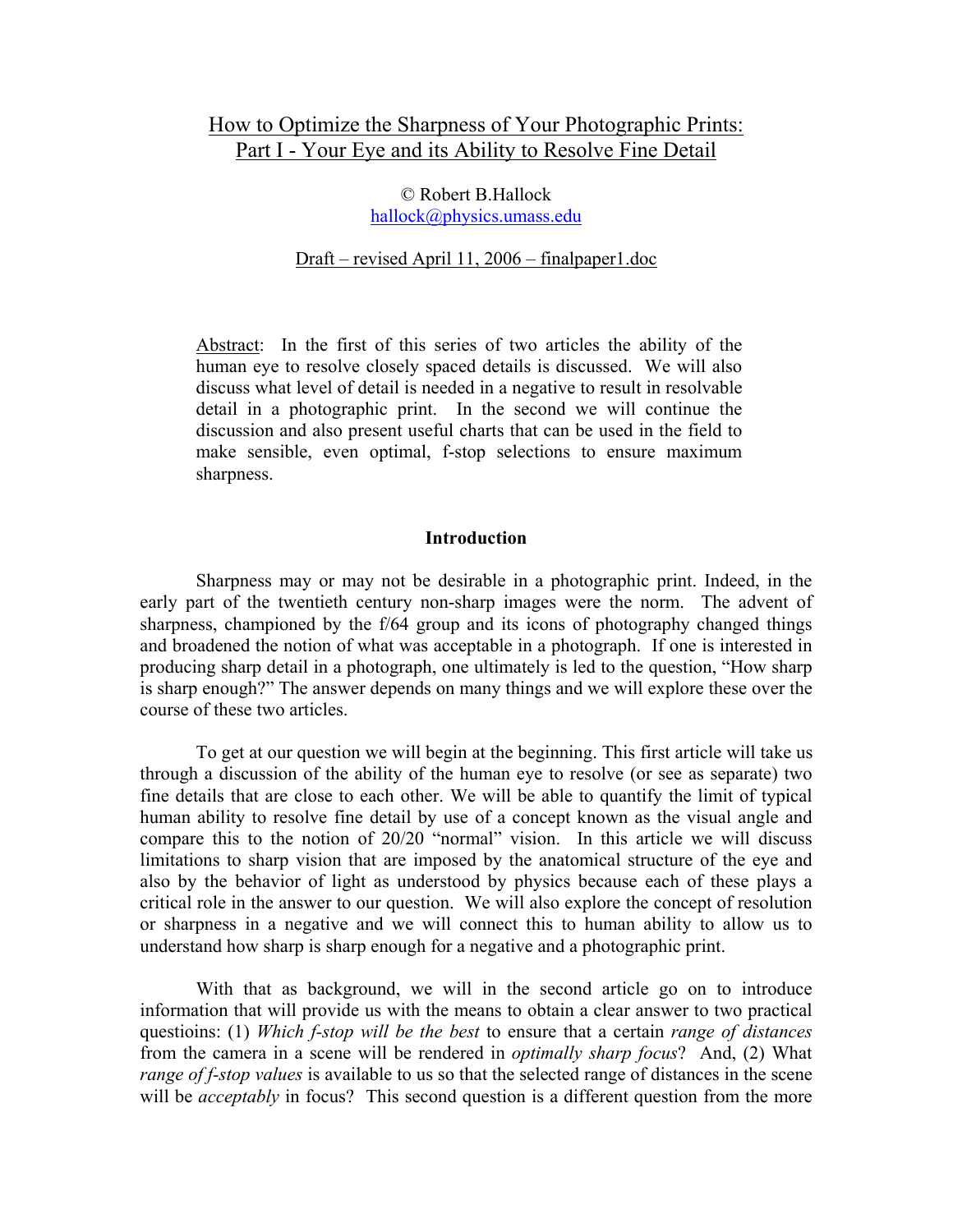often stated question of where in the scene should one set the focus position to allow for maximum depth of field. For that question, one sets the focus at the hyperfocal distance, H, and when one does that the depth of field is from a distance H/2 from the camera all the way to infinity. We could cover that topic as well, but that would take us off our main course.

## **What Your Eye Can See**

 The normal human eye is a remarkable device. It is composed of a roughly spherical enclosure with an iris behind the cornea that sets the diameter of the pupil that lets light into the eye, a lens to help focus the light, and a light sensitive region on the back of the eyeball, the retina. Small but discrete structures called rods and cones are the receptors of the light and are located in the retina. The rods and cones receive light, convert it into electrical signals, and send these signals on a complex pathway to the brain where they are interpreted. In the most important region of the retina there are only cones and this region produces the sharpest vision in bright light. In may be helpful to think about the eye as a familiar image capture device, i.e. a camera. The retina corresponds to the film, or better to a digital array that captures the image in a digital camera. The retina and the digital array both convert light to electrical signals and send them along to be processed. Film uses the light to create a latent image in silver halide that is later converted chemically to silver in the negative. The cornea and lens of a typical normal relaxed (i.e. focused at infinity and youthful) human eye together have an effective focal length of about 16.7 mm, which means that the normal relaxed eye has a strength of roughly 59.6 diopters. With the typical range of pupil diameters for a normal relaxed human eye controlled by the iris (roughly 1.5 mm to 8 mm), the f-stop range for the normal eye is roughly  $f/11$  to about  $f/2.1$ , with some variation from person to person. At closest focus, the normal youthful human eye has a strength of roughly 68.2 diopters. As one ages, the normal middle-aged eye looses some of its strength and this can be corrected by adding the strength provided by reading glasses.

 As remarkable as the eye is, it is not capable of seeing ever smaller details, i.e. it is not capable of perfect resolution. That is, if we place two black dots on a piece of white paper, the eye-brain combination will only sometimes resolve the dots, i.e. see them as separate dots. Whether the dots can be resolved or not depends primarily on *four* things, the distance between the dots, the distance between the plane of the paper that holds the dots and the eye, the level of the illumination, and the contrast between the dots and the surface they are located on. The first two of these factors determine what is known as the angle of view (figure 1) and although we won't dwell on symbolism, this angle is often symbolized by the Greek letter θ, with 2θ defined as shown in Figure 1.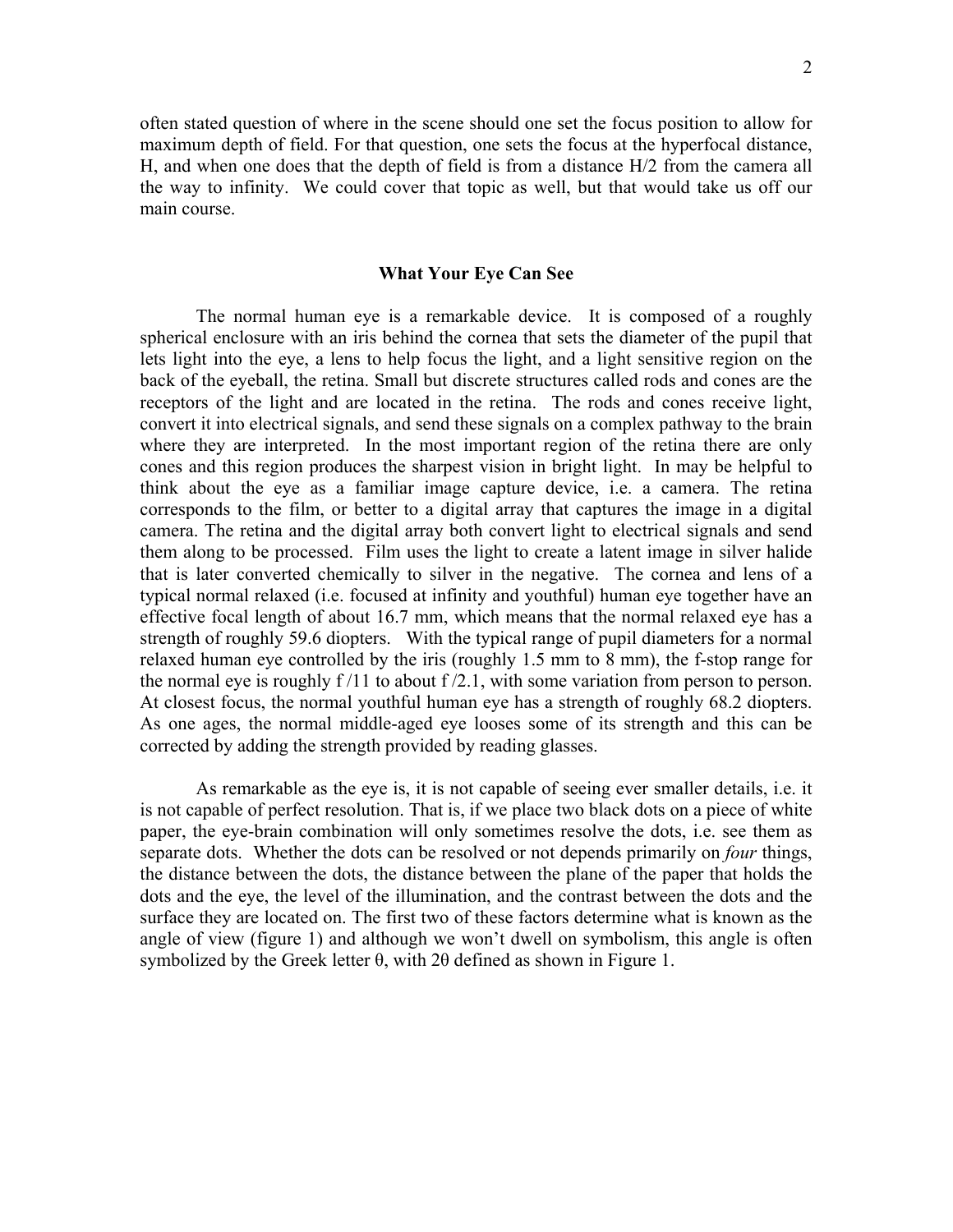

 Figure 1: Definition of the angle of view as related to the distance between two black dots and the distance of those dots from the eye. We could just as well have used white lights in an otherwise dark environment.

 Now, there is a smallest angle of view such that if the angle is any smaller, the eye is unable to distinguish the two dots as separate. This angle depends importantly on the contrast that is present, but to make the discussion more concise we will simply presume that the contrast is substantial. This minimum angle, called the minimum visual angle,  $2\theta_M$ , is often taken as the smallest angle at which two dots separated by an equally large white gap can be seen as separate dots (i.e. you can reasonably tell that there are two black dots). This minimum visual angle is defined and is shown in *greatly exaggerated size* in figure 2. This illustration will be in reasonable but not precise accord with a standard convention adopted in the physics of optics, as we shall see in due course.



Figure 2: Definition of the minimum visual angle  $2\theta_M$  as related to the distance between two dots and the distance of those dots from the eye.

 As just noted, the normal human eye has a minimum visual angle; any smaller angle results in an inability to tell that the two dots are separate dots. Separate means that the dots are not perceived to be merged – there is observable non-black between them. When the dots are seen as separate, they are said to be *resolved*. This minimum angle is often called *normal acuity*. For a normal human eye, this angle is generally found under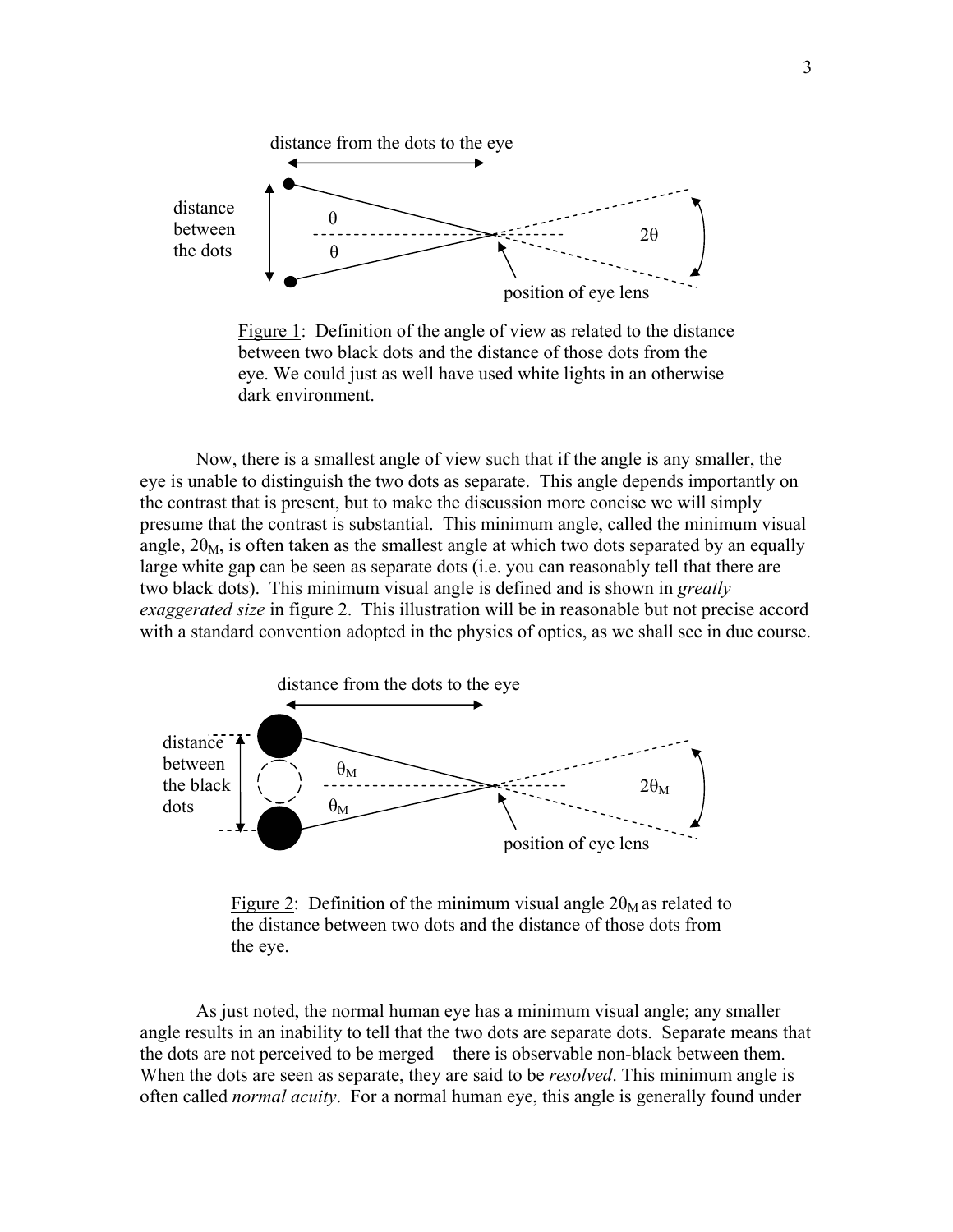good conditions to be about  $2\theta_M = 1/60$  of a degree. So,  $\theta_M = 1/120$  degree. (Recall that 360 degrees make a full circle, so 1/60 of a degree is a very small angle. To help get a feel for this, note that the full moon in the sky creates a visual angle from edge to edge of about  $\frac{1}{2}$  degree.) In terms of figure 2, this means that if the distance from the dots to the eye is ten inches, then the black dots will be about 0.037 mm in size, separated by 0.037 mm  $(25.4 \text{ mm} = 1 \text{ inch.})$  of white space. To get a somewhat different feel for this, if there were small lights attached to the north and south poles of a dark tennis ball, the visual angle between the two lights would be  $2\theta_M = 1/60$  of a degree if the tennis ball were about 730 feet away from you.) We will see a bit later in terms of the anatomy of the eye, and separately from physics, where this ability to resolve objects no better than 1/60 of a degree originates.

While one can talk about the ability of an eye to resolve two dots, in photography contexts one instead often talks about the ability to resolve two thin parallel lines; i.e. the ability to tell there are two lines and not just one. This  $2\theta_M = 1/60$  degree for the visual angle can be translated into the separation of two parallel lines if one knows the viewing distance. The normal closest viewing distance for reading for an adult is often taken to be 25 cm, or about 10 inches. So, with this normal closest viewing distance, a visual angle of  $2\theta_M = 1/60$  degree corresponds to a separation of 0.0739 mm between the centers of two parallel black lines, each 0.037 mm wide that have equally wide white spaces between them. This separation between lines translates into 13.5 black lines (and the associated white spaces between them) per millimeter if there are many lines adjacent to each other. (Note that 1 millimeter is about 0.039 inches.) The picture to have in mind here is of 13.5 parallel lines separated by equally wide white spaces all in a distance of 1 mm. One such line and one associated white space is sometimes referred to as a *line pair* or a *cycle*.

 With the numbers stated here, we have described what is generally taken to be the acuity of the typical human eye, an ability to resolve 60 cycles per degree of visual field. This number of lines per millimeter is the limit that can be resolved (i.e. seen as separate) by a normal eye when the viewing distance is ten inches. So, if you were shown a set of such black parallel lines on a printed page, ten inches from your eye, and you had very good vision, you could tell the lines to be separate so long as there were no more than roughly 13 or 14 of them separated by equal-width white spaces in each millimeter. Two per millimeter would be very easy for a normal eye to see as separate, 30 per millimeter would not be possible to see as separate lines. It is commonly stated that the typical eye can readily resolve 5 lines per millimeter at a viewing distance of 10 inches (see Figure 2), but if you have a good normal eye and try the experiment, it is likely that you may be able to do a bit better than 5 lines per millimeter and come closer to the observed limit of roughly 13 or 14. So, for our purposes, we will do better and take as a reasonably stringent standard 10 lines per millimeter. If we aim for this number in a final photographic print, we can be sure that most people who view the print from a distance of ten inches will regard the details in the print as sharp. (The eye-brain combination is rather remarkable and for various reasons can actually resolve lines better than simple dots. This is one reason why we are adopting 10 lines per mm rather than 5 lines per mm. But, there are also a variety of aberrations that can limit a given eye. We will not dwell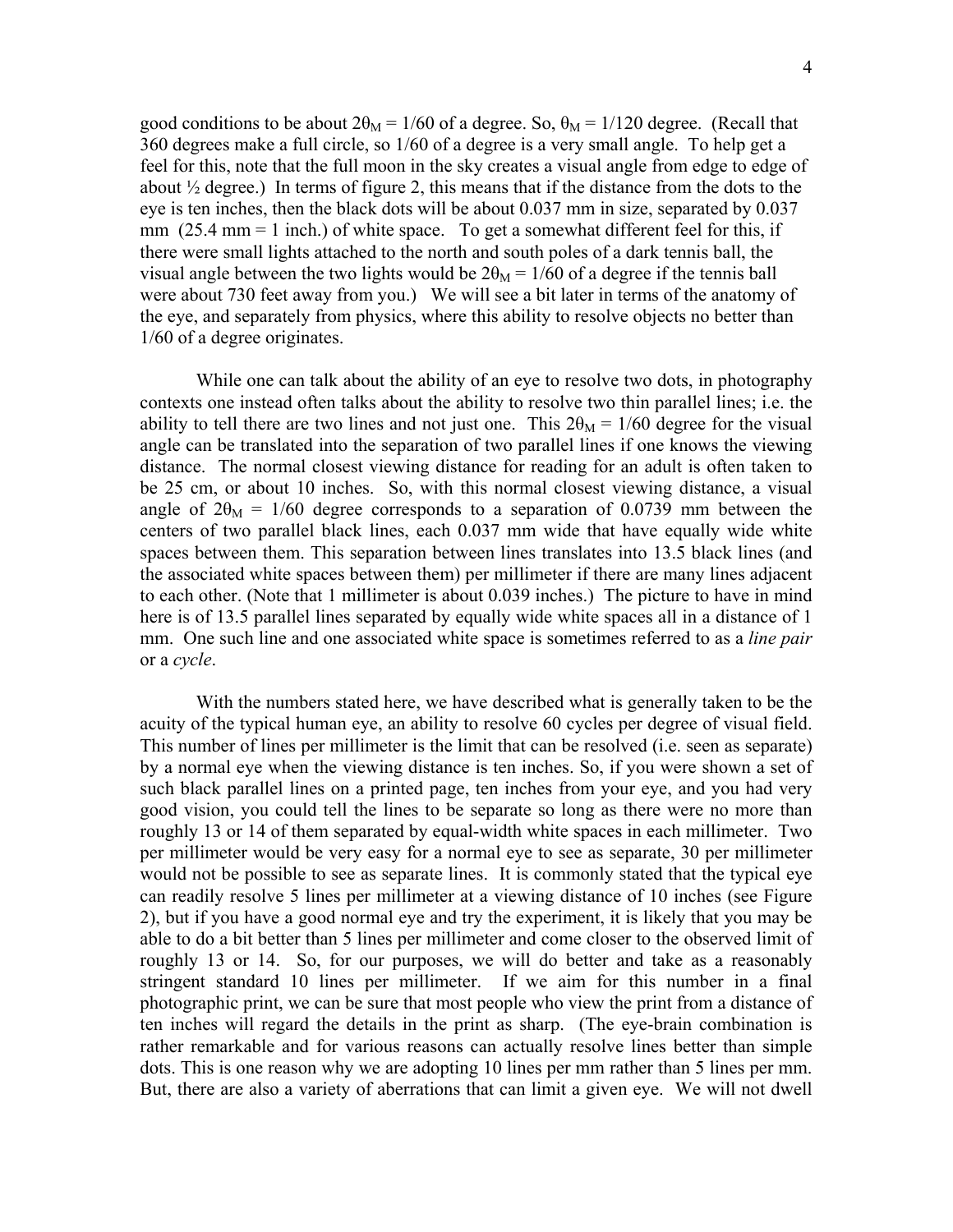on this at the moment and simply take 10 lines per millimeter as our standard, remembering that in fact some photographic papers may begin to loose their ability to separate details when those details exceed that density.)

 As a check of your ability to see (at a distance), the equivalent of this many lines per millimeter when viewed from ten inches, examine Figure 3. Here lines have been printed on the page with a certain spacing. This spacing is calibrated to the horizontal bar in the figure to remove any magnification factor that may be present when the figure appears in print.



Figure 3: To see your ability to resolve details at a distance, first measure the horizontal bar at the base of the figure. If this measures x inches (e.g., 1.23 inches, or 0.8 inches), set this illustration in good light a distance of x times 10 feet from your eye (e.g., 12.3 feet, or 8 feet). As you scan across the figure, your ability to resolve details (from that appropriate distance) will be revealed as an equivalent number of lines per millimeter if viewed from ten inches. Here there are sets of parallel lines with spacing such that when viewed for the proper distance they are equivalent to 2, 5, 10 and 15 cycles per millimeter at a reading distance of ten inches. An equivalent test could be created for close vision, but the printed page would likely make this second case less successful, with lines merging on the printed page due to limitations of the printing process.

### **The Reasons Why Resolution is Limited**

We now explore where this  $2\theta_M = 1/60$  degree comes from in some detail. There are good anatomical and physics reasons for this angle. One has to do with the size and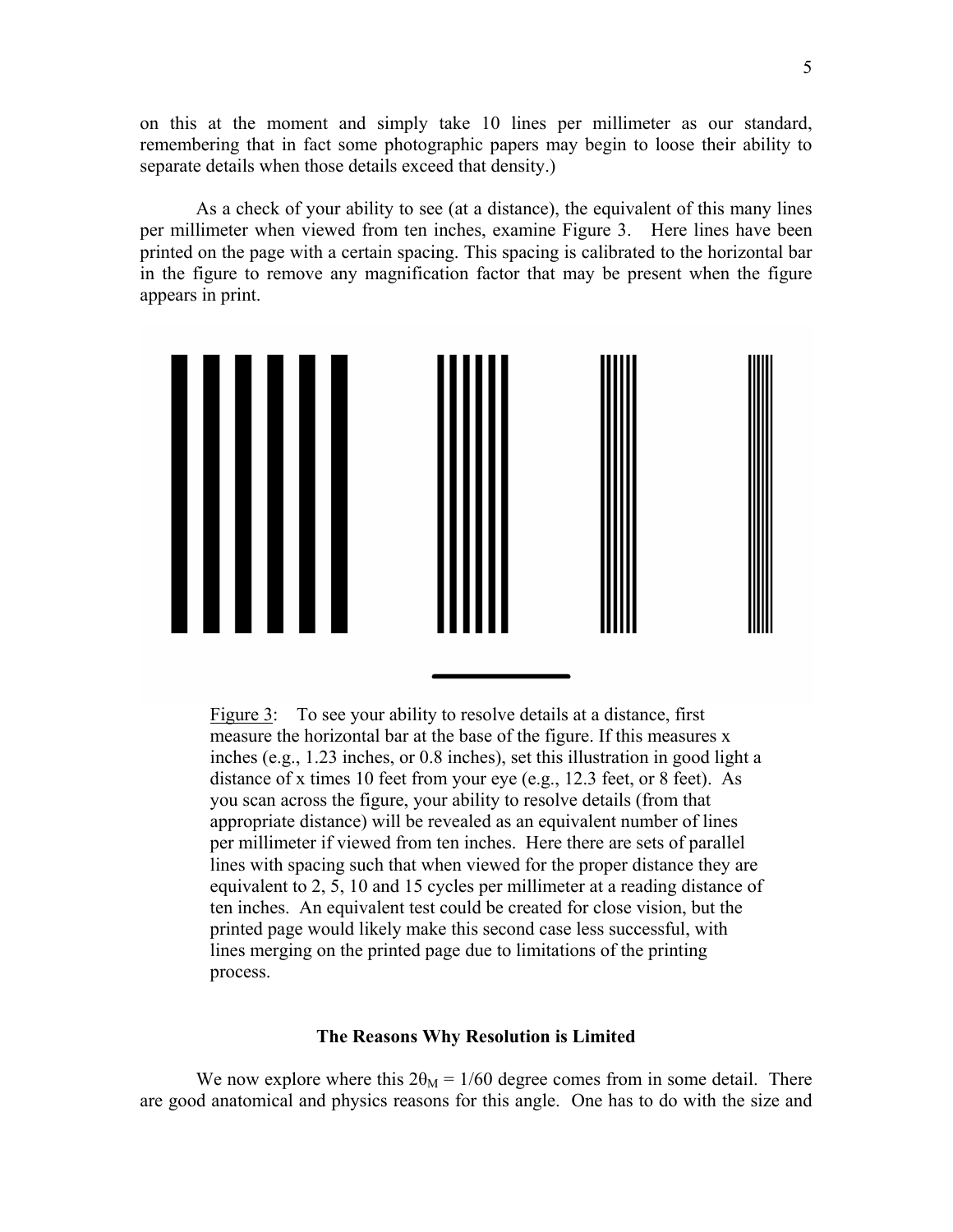placement of the cones in the retina in your eye and the other has to do with physical effects that happen to light when it passes through an aperture.

 A critical factor that determines the smallness of detail that one can see is the discrete nature of the structures in the eye that detect light. In the region of the retina that results in the sharpest vision, the cones that detect light and send signals on their way to the brain have a diameter of 2.3 micrometers and a typical separation of approximately 2.5 micrometers center-to-center. (For reference it may be helpful to remember that a typical human hair has a diameter in the range of 75 to 100 micrometers.) A scene in your visual field is focused on your retina. For one to perceive two tiny things in the visual field to be separate, the light from these two must fall predominantly on two of these cones but not on a cone between the two. Here we are ignoring the ability of the eye-brain combination to actually do bit better than this when detecting lines. Thus, there is a natural minimum visual angle, below which one will not perceive two items as separate. Knowing the overall geometry of the eye, with its retina located about 17 mm behind the optical center of the lens system, and understanding the need for a relatively non-stimulated cone between two stimulated cones, allows one to conclude from a bit of calculation that this minimum angle is in the vicinity of  $2\theta_M = 0.0169$  degrees, very close to the observed standard of 1/60 degree (0.0167 degree). Ignoring any possible aberrations, the observed ability of a good eye to resolve images is consistent with the fundamental anatomy of the eye itself (as it must be!). The density of cones off the axis of sharp vision (i.e. slightly peripheral vision) is lower and this results in a resolution larger than 1/60 degree – so your vision in bright light is not as sharp when you are not looking directly at something.

 The second factor comes from the fundamental behavior that happens with the passage of light through an aperture. When light passes through a small hole it spreads out a bit, a result of the wavelike nature of light and the behavior of waves. A reasonable analogy to have in mind is to imagine waves on the ocean that encounter a small (say thirty feet wide) short (say twenty feet long) opening that leads into a protected bay. The ocean waves enter the opening and when they reach the bay they spread out. Equivalently, there is a bit of spreading introduced into the light's path by the presence of a hole. The smaller the aperture, the worse this problem becomes. Such effects are called *diffraction* effects. So, the aperture formed by the iris in your eye that defines the pupil of your eye introduces a fundamental limit on the ability of your eye to resolve those lines or two adjacent dots printed on a page. This would be true even if there were no limitation due to the cones.

 To get a feeling for this phenomenon, we consider Figure 4, which shows the pattern of the intensity of light that might be transmitted by a circular aperture to a screen behind it (e.g. your retina). If diffraction effects were not present, the intensity of the light would rise sharply behind the aperture and would define a white circle with a sharp edge (Figure 4, left). But, diffraction effects spread the light out and what appears behind the aperture is instead more like what is shown in figure 4, right. The circle on the screen has soft edges and indeed has secondary annular rings of dim light – all introduced by the fundamental behavior of light. For the purposes of illustration visibility here, we have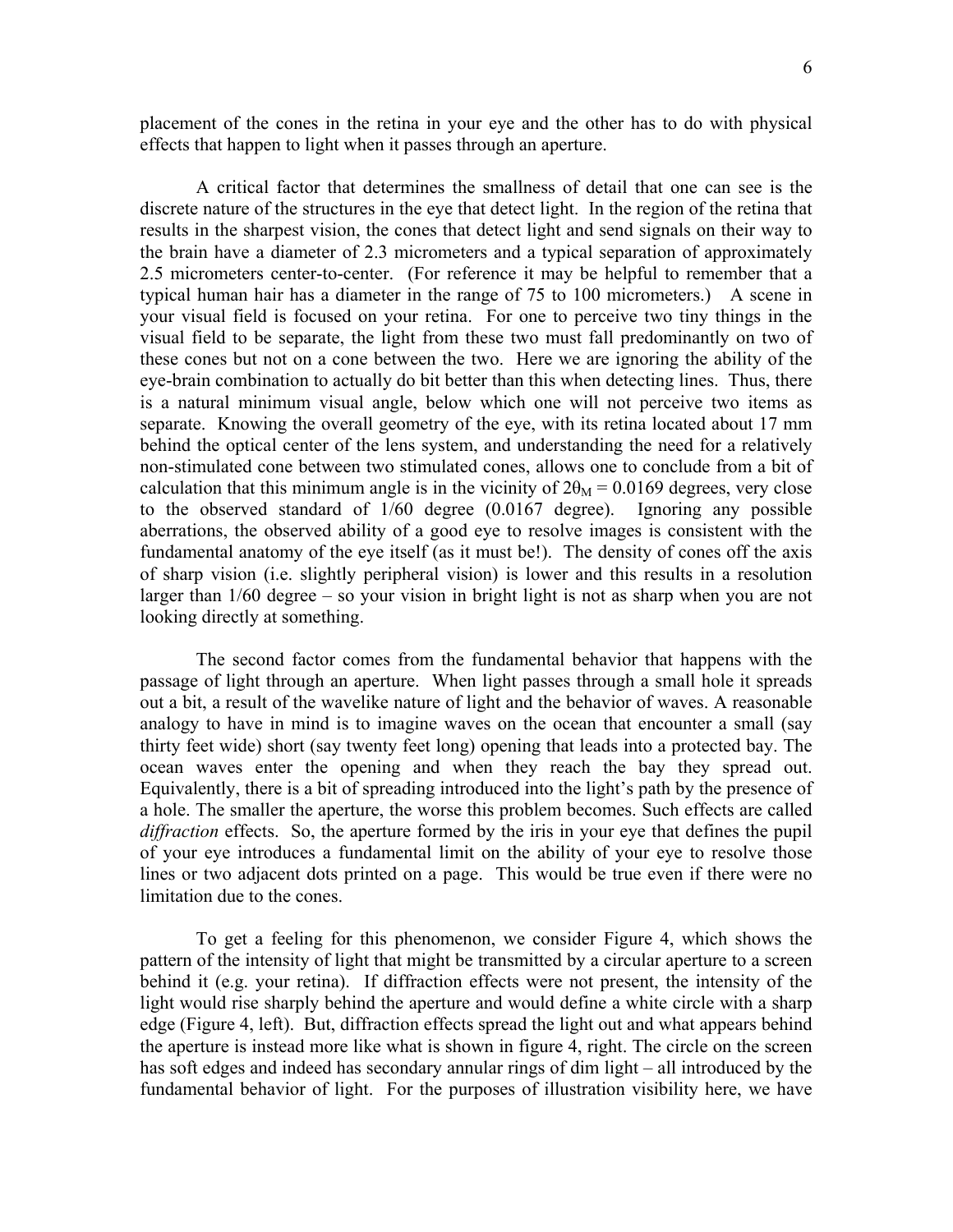enhanced the secondary annular rings a bit; they are actually quite dim. This is a fundamental limitation imposed by the nature of light itself. The scale of the diffraction effect depends on the size of the aperture; smaller apertures produce more spreading.





 Figure 4: Here (left) is a white circle projected onto a dark background. If light did not have wavelike properties, we might expect that light projected through a round hole would look like this and produce a bright circle with sharp edges. In such a case, if we were to measure the intensity of light as we moved across the diameter of the circle, we would record no intensity until we reached the area with light, and then constant light across the diameter of the circle. Light behaves as a wave and as a result uniform light that passes through a round aperture does not produce a circle of uniform intensity. Instead, it produces a pattern of light (right) that is brightest in the center, with a gradient in intensity (dimming) as one approaches the edges. In fact, there are secondary dim fuzzy rings of light around the circle. Two of these are shown greatly enhanced here to make them more visible.

 The minimum angle that defines two sources of light as being "just, or barely resolved" for any aperture is given by the rules of optics according to a commonly accepted criterion (called Rayleigh's criterion) as  $\theta_R = 70 \lambda/a$  (in units of degrees) where  $\lambda$  is the wavelength of light and "a" is the diameter of the aperture. Here this angle  $\theta_R$  is defined to be a special value for the angle between the lines of sight from the aperture to the centers of the two sources (see figure 1, 2θ). Rayleigh's criterion is defined in terms of one of the patterns of light shown in figure 5. Specifically, Rayleigh's criterion is satisfied when the maximum in intensity from one light source falls on the first minimum in intensity of the adjacent light source. For such a visual angle, one could "just resolve the sources as being two, rather than just one. Now, this criterion is a bit arbitrary and there are other choices, but it is the commonly accepted convention. In Figure 5 we give a graphic illustration of this definition. We will see that the conventional definition for  $\theta_R$  is reasonably consistent with our definition for  $2\theta_M$  and we can compare the two.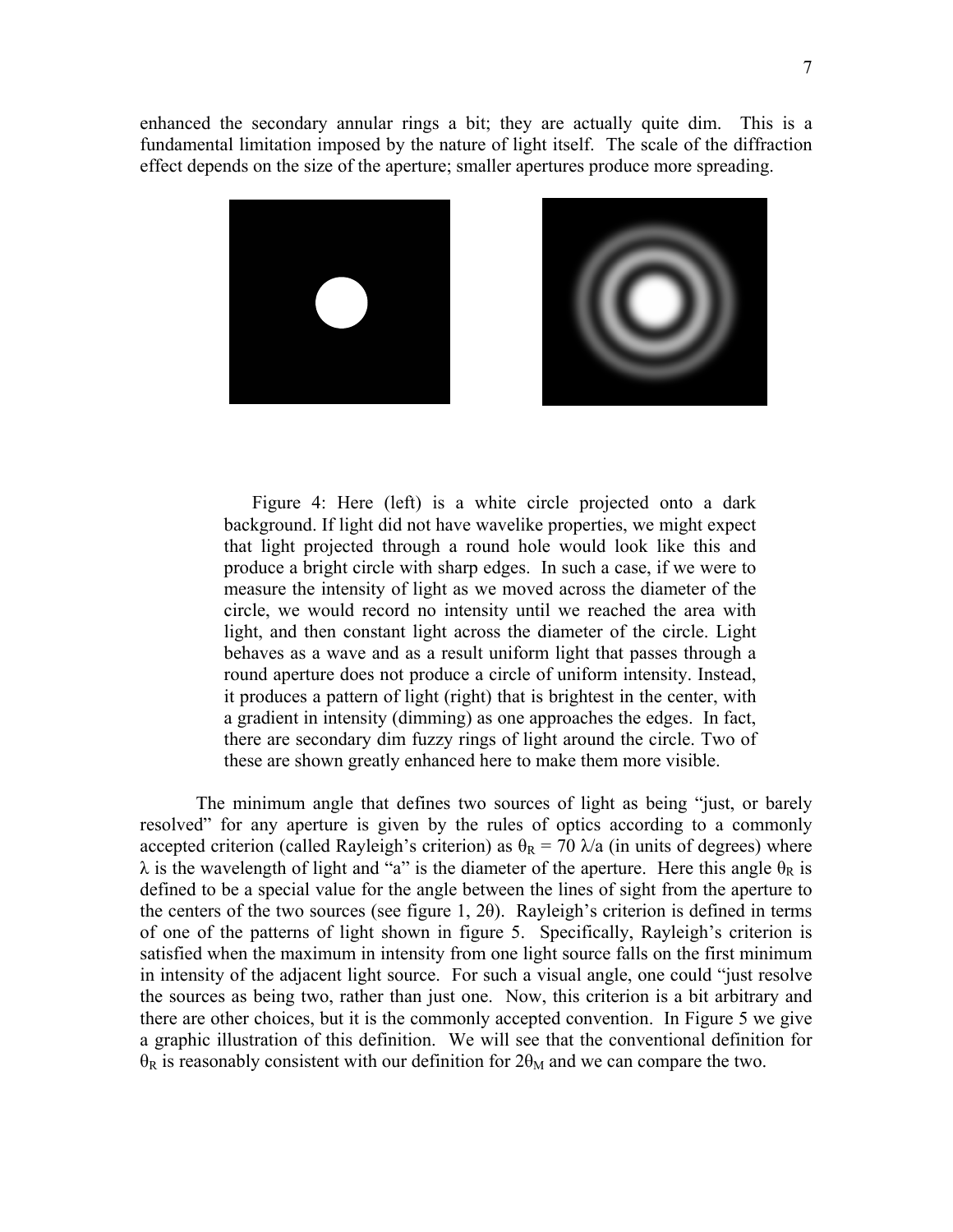

Figure 5. Here are shown approximate patterns of the intensity of light as transmitted through a circular aperture. In the upper left we show the pattern of light intensity as would be found for a single source of light, if you measured the intensity across the bulls eye pattern in Figure 4. On the upper right is shown the pattern of light from two sources that are at a visual angle that just satisfies the Rayleigh criterion – the maximum intensity of one source falls at the first minimum in intensity of the second source. On the lower right is a pattern from two sources that are better resolved, where there is a completely dark space between the two bright regions – the two first minimums in intensity overlap (a close analog to our Figure 2). Finally on the lower right is shown a case where the two sources are extremely well resolved.

 The wavelength of light depends on color, but a reasonable approximation is to use about 560 nanometers (0.00056 mm) for the wavelength. The actual range of visible light is from about 400 nm (deep blue) to 700 nm (deep red). (For reference here, it may be helpful to remember that a typical human hair has a diameter of roughly 75,000 – 100,000 nanometers; so, about 140 wavelengths of light span the diameter of a typical human hair, if we take a diameter of 80,000 nm to be definite.) A human eye has a pupil diameter that changes depending on the amount of light incident on the eye. In bright light your pupil closes down; in dim light it opens. A good typical value for the diameter of the pupil of the eye in relatively bright light is about 3 mm. If we substitute these numbers into the rule  $\theta_R = 70 \lambda/a$ , we find that  $\theta_R = 0.01312$  degrees. Clearly if the pupil diameter changes a bit, so does this limiting angle; for a brighter light a 2 mm diameter pupil results in 0.0196 degree while for conditions of dim light an 8 mm diameter pupil results in 0.0049 degree. Given these numbers, we see that the standard of 1/60 degree (0.0167 degrees) is quite consistent with the limits imposed by diffraction that we just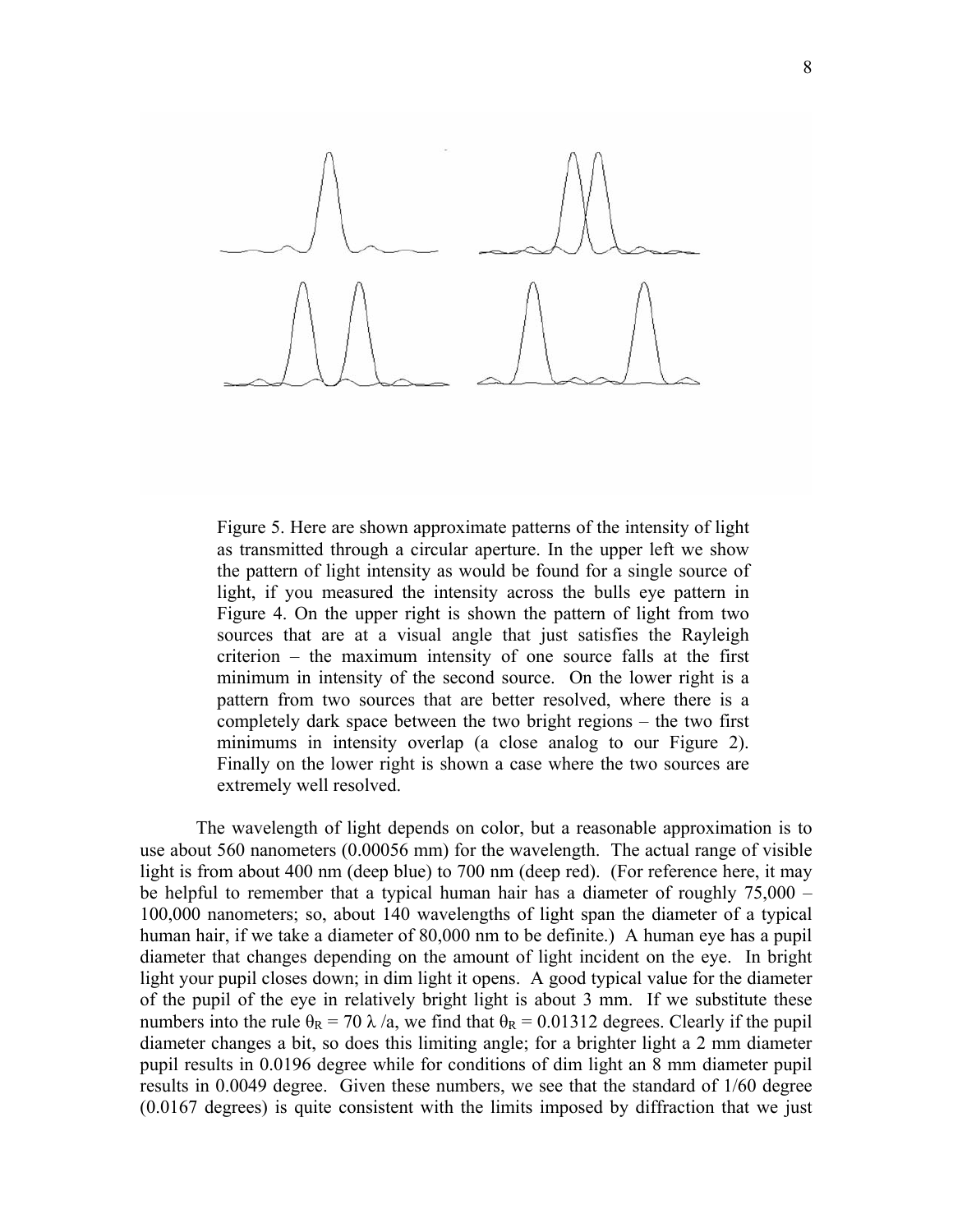found. This is especially the case when we realize that for the two sources to be a bit better resolved than "barely resolved" the angle must be a bit bigger than  $\theta_R$ , i.e., a bit closer to the situation in the lower left of Figure 5. So, the typically determined limiting viewing angle of the normal (unaided by glasses) human eye for resolution (ability to separate two details) of 1/60 degree (see Figure 2) is very consistent with the limitations imposed by the anatomy of the eye and also with the fundamental limitations imposed by physics. The eye has evolved to be an optimal device for seeing the wavelengths of light that we can see. Further evolution of the eye, to produce closer spacing of the cones, for example, would not be helpful since the fundamental behavior of light would make such closer spacing not very useful.

 Incidentally, if you have been told that you have 20/20 vision, what you have been told is generally consistent with these ideas, but not precisely. We can explore this. 20/20 vision means that you can resolve capital letters that are 8.87 mm high at a distance of 20 feet. This level of resolution for the eye corresponds to a visual angle of about 5/60 of a degree for the top to bottom span in distance for the height of a capital letter, which is traditionally an E and found on a Snellen eye chart of the type you have probably seen many times; figure 6. So, 20/20 vision actually suggests something a bit different from the true resolution limit of a normal eye. This 5/60 of a degree implies that in the 20/20 designation you have 1/60 degree for the black bar at the top of the E, and another 1/60 degree for the white space, etc. (see figure 6). In fact, as we have said, the best human eyes can actually do better – we have noted that a good eye can actually see one full cycle (the black bar and the white space) in the visual angle of 1/60 degree. So, the typical good eye is better than 20/20, which is why a number of folks can see at the 20/10 level and it is only when your vision is worse than 20/20, e.g. 20/40 or 20/60, that you are told that you may need glasses. And, the choices we have made concerning resolution (that we will employ to good use in the next article) will ensure that our photographs will appear sharp, even to folks whose vision exceeds 20/20. Note that the usual 20/20 designation is limited to vision at this distance of 20 feet and says little about the ability of your eye to resolve detail from a much closer distance such as you might encounter when viewing a photograph because you may have difficulty focusing that close without glasses. A good vision test can also be done to find the *equivalent* of 20/20 for closer vision. Of course, bifocal glasses are glasses that help to bring vision closer to the equivalent to 20/20 for two different distances. Typically one of these is normal reading distance and the other is far-vision distance, or perhaps normal reading distance and computer screen distance.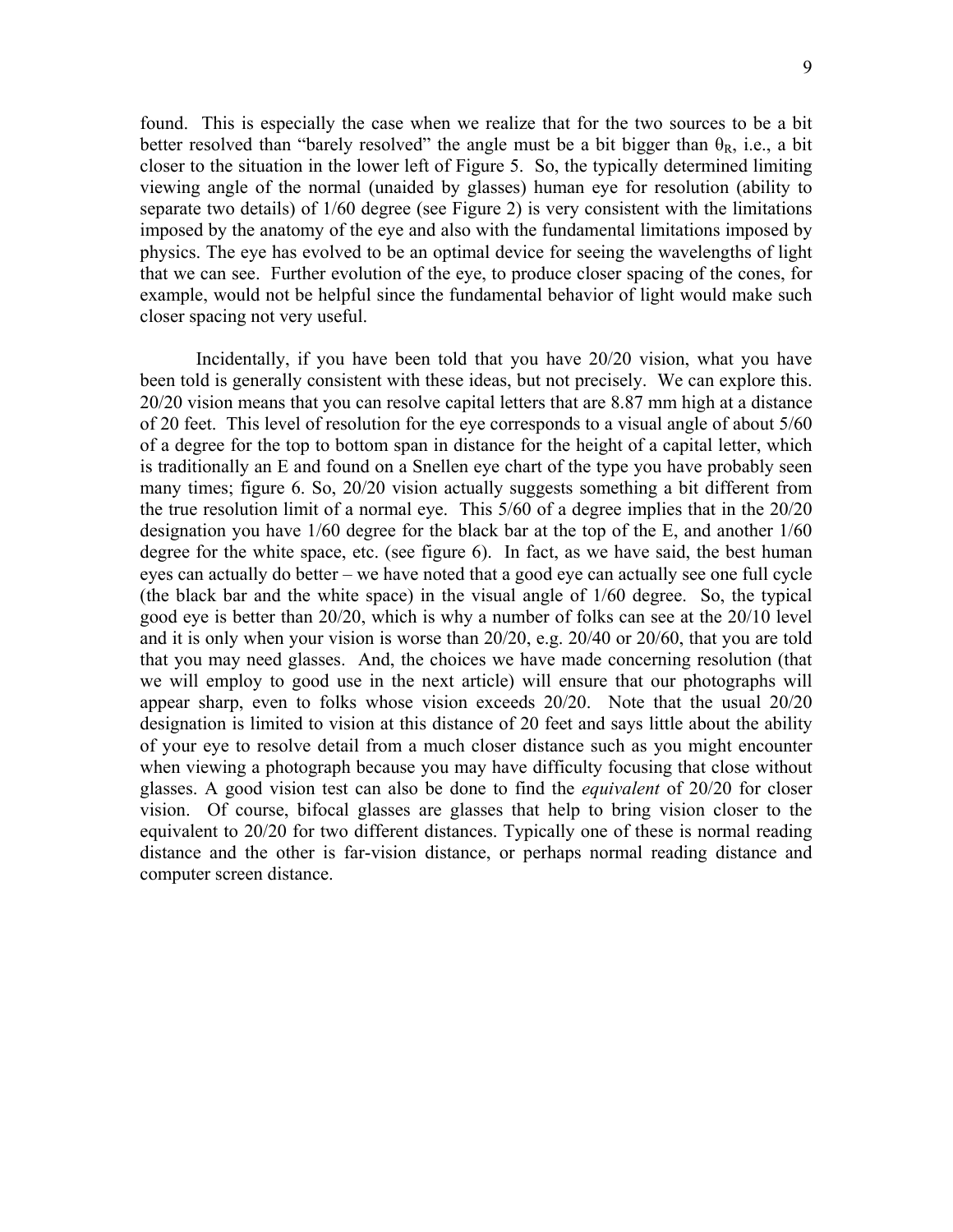

Figure 6. Schematic illustration of a typical eye test for the case when 20/20 vision is designated. The letter E is 8.87mm high and located 20 feet from the subject. The full span of the letter requires 5/60 degree, and 1/60 degree is the angle created by the spatial span of one arm of the letter. The line of sight is, of course, perpendicular to the letter, but we have shown the letter turned face-on here to make it visible.

## **Getting Detail into a Photographic Print**

 Now, clearly, your ability to discern small details when you examine a photograph, such as the blades of grass in a scene, will depend on your ability to see as separate (i.e. resolve) those details that are in the photograph. That is, the visual angle matters. Stand close to a photograph and the small details are apparent; stand further away and you loose the ability to see the small details that may be there in the print, even though you may have 20/20 vision at all distances, because the visual angle is smaller when you stand farther away. Your ability to see the small details is, of course, also determined by the ability of the photographer to properly render them there in the first place. Since this special angle of 1/60 degree is so important, we will need to keep it in mind.

What a photographer needs to capture in the way of sharpness in a negative will, in the end, be determined by the level of detail that he or she expects to be seen when the ultimate photographic print is viewed as it hangs on the wall. Clearly, the sharpness required in a *negative* will depend on the final enlargement that will be made to produce the print. View a negative from a distance of ten inches, and two objects in the negative will have a certain visual angle (or, angular separation). But, view a four times enlargement (say, a 4  $\times$  5 negative is enlarged to a 16  $\times$  20 print) and the angular separation of details will be four times as great for the *same* viewing distance. So, if you want that print to be such that you expect a viewer to observe it from ten inches (a bit too close for a 16 x 20 print, but people do sometimes stand close to look at details) and see all the detail they are physically able to see, then you need to assume that 1/60 of a degree is the visual angle that is relevant for the *print* at its given size when viewed from a distance of ten inches. You need not do better than this since the eye can't. But, in this case this means that we need a tighter constraint on the negative than on the larger final print.